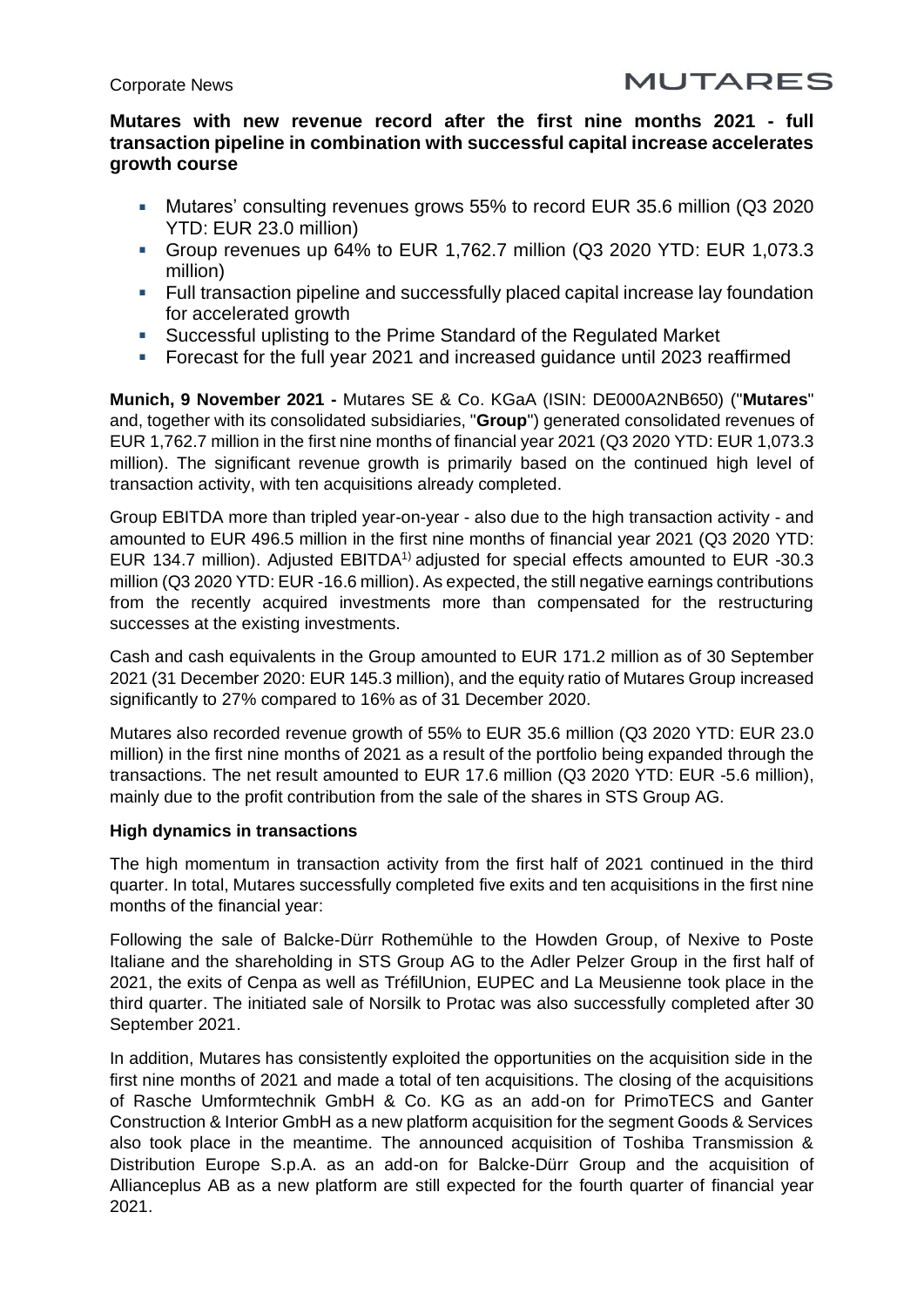#### Corporate News

# **MUTARES**

# **Full transaction pipeline**

The current market situation still offers unique opportunities to accelerate growth and strongly increase shareholder value. The M&A pipeline is currently very well filled with a large number of interesting projects with a cumulative revenue volume of around EUR 9 billion and offers Mutares numerous opportunities. In order to best exploit these unique opportunities, Mutares successfully placed a capital increase with a volume of around EUR 100 million in October 2021. In this context, Mutares was also uplisted to the Regulated Market (Prime Standard), which is associated with the highest transparency standards. This makes the Mutares share accessible to a broader and more international group of investors.

The growth plans at Mutares are also accompanied by an expansion of the regional presence: At the beginning of November, the ninth M&A location in Europe was opened in Amsterdam, with which the expansion in the Benelux region is to be driven forward. Further branches in Finland and Poland are currently being planned. The increased coverage of Europe should contribute to the achievement of the growth targets in accordance with the increased guidance until 2023.

### **Revenues grow significantly in all segments**

In the **Automotive & Mobility** segment, revenues in the first nine months of financial year 2021 were EUR 508.8 million (Q3 2020 YTD: EUR 394.3 million). The main reason for the significant growth is the contribution of SFC Solutions and LMS, but also a slight organic revenue growth after the slump due to the COVID-19 pandemic in financial year 2020. The segment's EBITDA of EUR 95.2 million was above the prior-year figure (Q3 2020 YTD: EUR 56.8 million) due to the effects from favorable acquisitions ("bargain purchase") of LMS and ISH. Adjusted EBITDA adjusted for special effects improved to EUR -10.5 million (Q3 2020 YTD: EUR -16.7 million), to which the STS Group, which has since been sold, and KICO Group contributed in particular.

The **Engineering & Technology** segment recorded an increase in revenue to EUR 650.1 million in the first nine months of the financial year 2021 (Q3 2020 YTD: EUR 388.4 million). The new acquisitions, including Lacroix + Kress and La Rochette Cartonboard, were the main contributors to the increase. In the reporting period, segment EBITDA reached EUR 48.1 million (Q3 2020 YTD: EUR 27.3 million), driven in particular by the acquisitions of Clecim and La Rochette and the exit of Balcke-Dürr Rothemühle. Adjusted EBITDA was EUR -9.9 million compared to EUR 7.0 million in the previous year, also due to the still negative earnings contributions from the new acquisitions.

Revenues in the **Goods & Services** segment grew to EUR 603.3 million in the first nine months of financial year 2021 (Q3 2020 YTD: EUR 290.6 million). The increase is mainly due to the acquisitions of Lapeyre, Terranor and SABO. Segment EBITDA amounted to EUR 379.2 million (Q3 2020 YTD: EUR 56.6 million). The disposal of Nexive and the acquisition of Lapeyre had a positive effect here. Adjusted EBITDA was EUR -11.6 million after nine months in the financial year 2021 (Q3 2020 YTD: EUR -6.0 million). The still negative earnings contributions from the new acquisitions more than compensate for the pleasing restructuring successes at BEXity, Terranor and SABO.

Adjusted EBITDA differs significantly along the three phases of value creation that investments usually go through during their membership in the Mutares Group (Realignment, Optimization and Harvesting).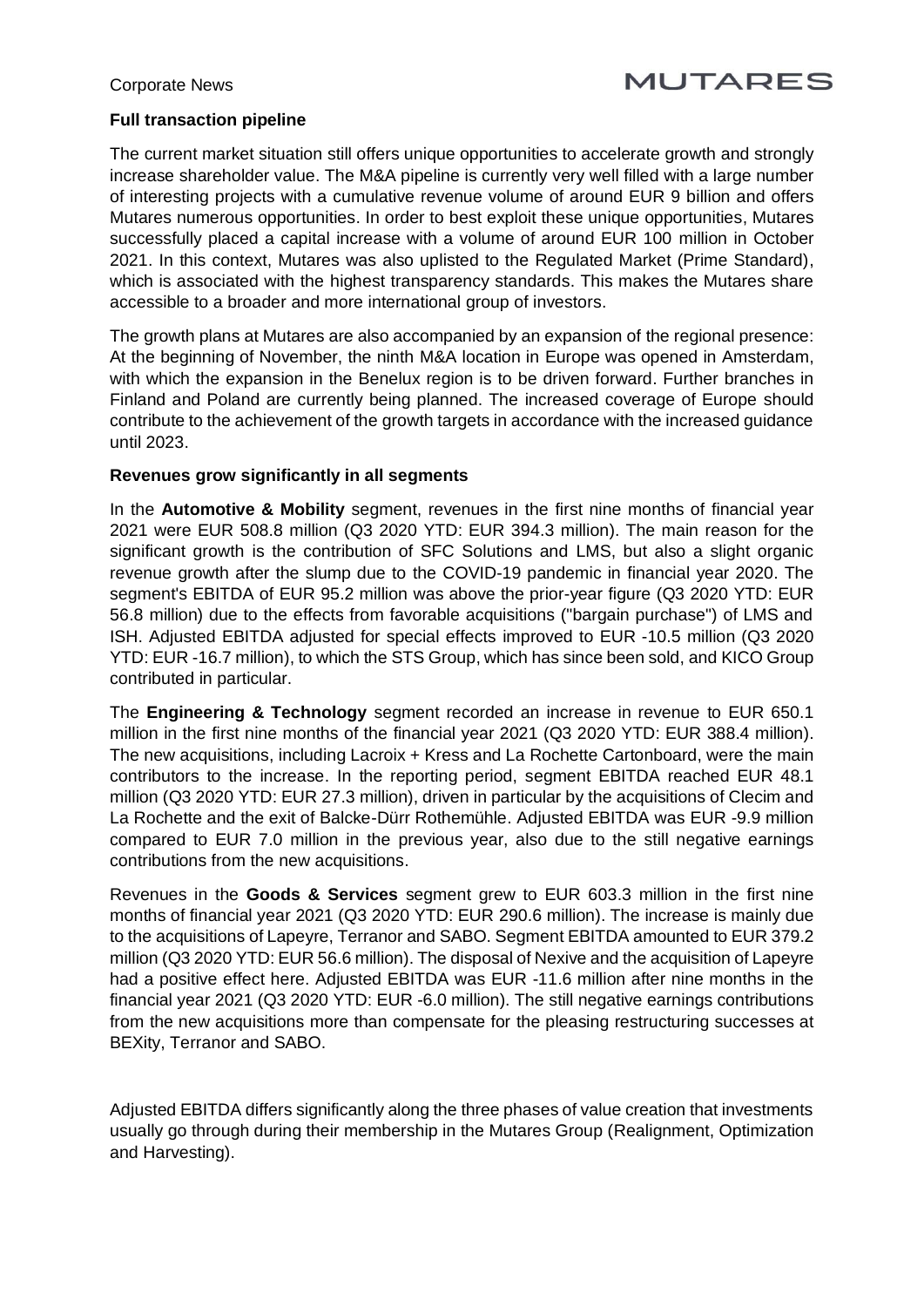Corporate News



| Operational phase within the<br>framework of the Mutares<br>business model | <b>Allocated investments as</b><br>of 30 September 2021                                                                                                                                                                                                               | <b>Revenues</b><br>in EUR<br>million | Adj.<br>$EBITDA1$ in<br><b>EUR million</b> |
|----------------------------------------------------------------------------|-----------------------------------------------------------------------------------------------------------------------------------------------------------------------------------------------------------------------------------------------------------------------|--------------------------------------|--------------------------------------------|
| Realignment                                                                | Lapeyre<br><b>LMS</b><br>Royal de Boer & Japy<br>Tech<br>iinovis<br>EXI<br>п<br>Clecim<br><b>Repartim Group</b><br>п                                                                                                                                                  | 402.6                                | $-38.7$                                    |
| Optimization                                                               | Balcke-Dürr Group<br>п<br>Gemini Rail Group &<br>п<br><b>ADComms</b><br><b>ESF Industrial Solutions</b><br>Group<br>Lacroix + Kress<br><b>Terranor Group</b><br>KICO Group and ISH<br><b>PrimoTECS Group</b><br>п<br><b>SABO</b><br>п<br>La Rochette Cartonboard<br>п | 676.8                                | $-19.3$                                    |
| Harvesting                                                                 | Donges Group<br><b>BEXity</b><br>keeeper Group                                                                                                                                                                                                                        | 682.8                                | 26.0                                       |

# **Outlook**

Based on the high level of transaction activity and the overall successful development in the course of financial year 2021 to date, the Management Board continues to expect an extraordinary increase in consolidated revenues to at least EUR 2.4 billion in financial year 2021, with all segments contributing to revenue growth. Compared to the financial year 2020, growth of more than 50% is thus planned.

This guidance is subject to certain uncertainties in connection with the further development of the COVID-19 pandemic and, as a result, in particular the supply situation for raw materials and precursors. With limited capacities, the high demand means that the supply situation within the supply chains could remain tense. Although Mutares has taken precautionary measures in the portfolio companies, there is a risk of supply bottlenecks for individual portfolio companies in case of further aggravation.

The Management Board continues to expect that a dividend at least at the level of the market expectation is also ensured for the financial year 2021, in particular through successful exits.

Through the capital increase completed in October, Mutares has secured the financial flexibility to fully exploit the opportunities arising from the well-filled transaction pipeline. Therefore, the Management Board also confirms the medium-term Group revenues target for the financial year 2023 of at least EUR 5 billion, which was increased in September 2021, as well as the target to achieve a net result at Mutares level in the range of 1.8% to 2.2% of Group revenues.

### **Conference call today at 2:00 p.m.**